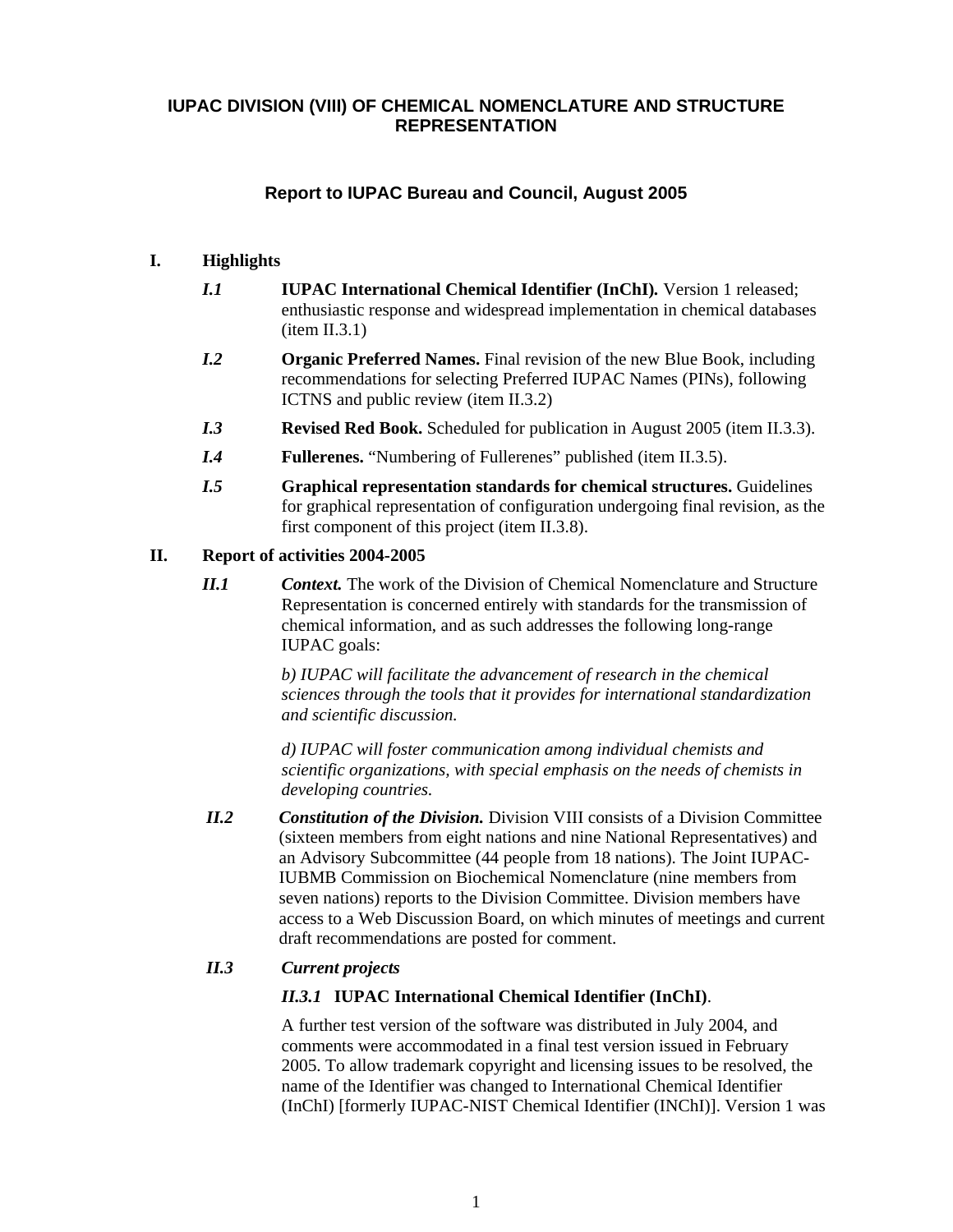finally released in April 2005: see www.iupac.org/inchi and an announcement in *Chemistry World*:

"International chemical identifier goes online", *Chem. World*, 2005, **6**, 7: http://www.rsc.org/chemistryworld/Issues/2005/June/this\_month/Internationa l\_chemical\_identifier.asp

The Identifier has been incorporated into Chemical Markup Language and its potential is being explored by various groups; see for example:

P. Murray-Rust, H. S. Rzepa and Y. Zhang, "Googling for INChIs; A remarkable method of chemical searching": http://lists.w3.org/Archives/Public/public-swls-ws/2004Oct/att-0019/index.html

S.J. Coles, N.E. Day, P. Murray-Rust, H.S. Rzepa and Y. Zhang, "Enhancement of the chemical semantic web through the use of InChI identifiers," *Org. Biomol. Chem*., 2005, **3**(10), 1832-1834: http://pubs.rsc.org/ej/OB/2005/b502828k.pdf

M.D. Prasanna, J. Vondrasek, A. Wlodawer and T.N. Bhat, "Application of InChI to Curate, Index, and Query 3-D Structures," *Proteins: Structure, Function, and Bioinformatics*, 2005, **60**, 1-4

One of the graduate students in Murray-Rust's group has prepared a very useful InChI information source:

http://wwmm.ch.cam.ac.uk/inchifaq/

InChI is currently being incorporated into a variety of public and commercial chemistry databases:

- NIST 150,000 structures
- NIH/NCBI/PubChem project 800,000+ structures
- ISI  $2+$  million structures
- NCI Database 23 million + structures
- EPA-DSSToX Database 1450 structures
- KEGG database 9584 structures
- UCSF ZINC 3.3 million structures
- Chemical Entities of Biological Interest (ChEBI) database of the European Bioinformatics Institute – 5000 structures
- BRENDA database (University of Cologne) 36,000 structures

Other InChI developments include:

- Integration by ACD/Labs into their chemical structure drawing program, ChemSketch.
- Discussions on adoption by the new *Nature Chemical Biology*
- Discussions on use in the new *Beilstein Journal of Organic Chemistry*.

A Supplementary Project is now in progress with the following objectives: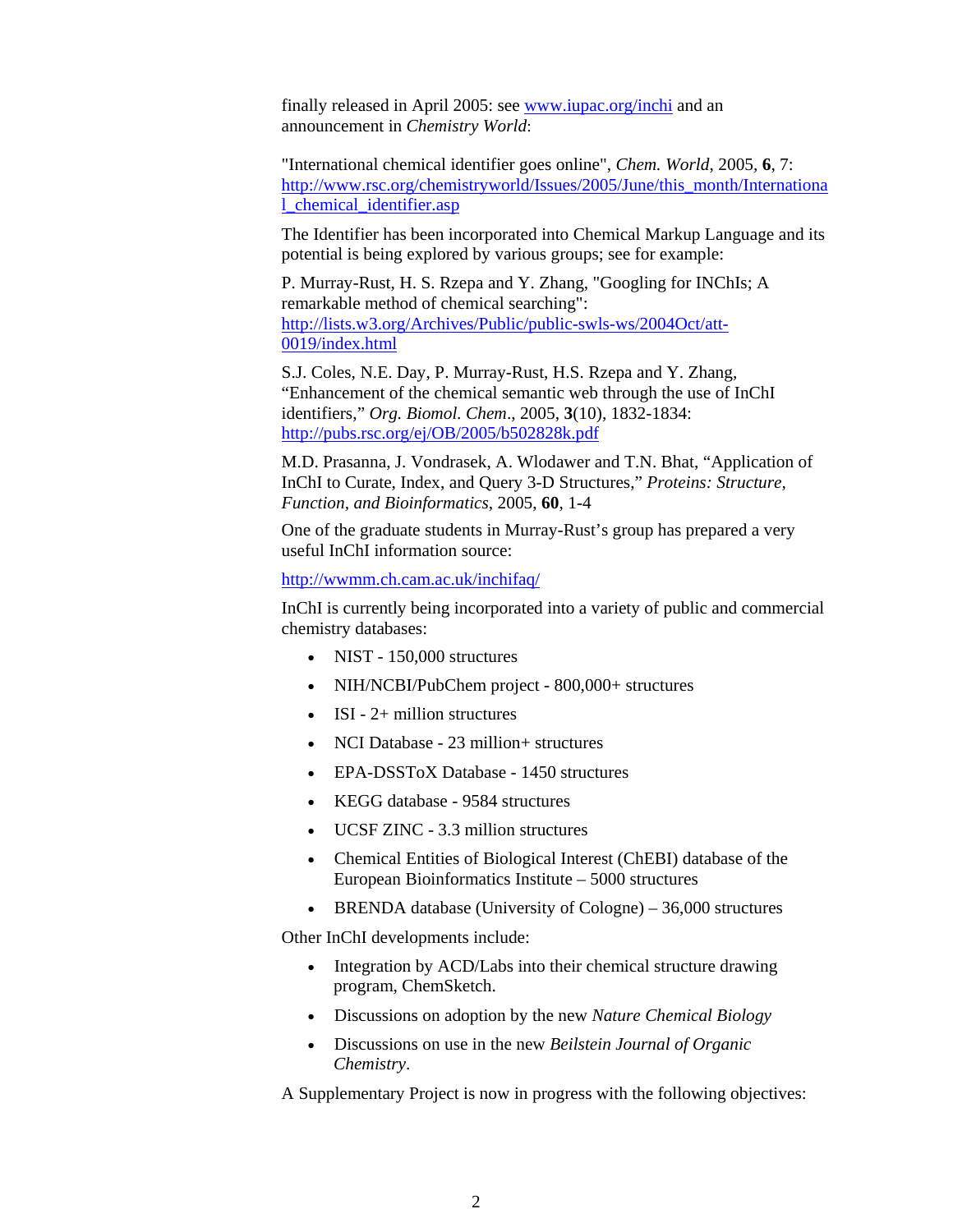- to promote the use of the Identifier throughout the chemical information community
- to extend its applicability to include polymeric structures
- to explore the need for other extensions, including the ability to handle Markush structures, and to include information on other attributes such as phases and excited states

A meeting in Prague in June 2005 has established requirements for extension to polymers.

To enable development of InChI facilities and applications in an Open Source context, a project to encompass this work has been registered with SourceForge.net (see http://sourceforge.net/projects/inchi).

#### *II.3.2* **Organic Preferred IUPAC Names (PINs)**

Work on the new Nomenclature of Organic Chemistry (IUPAC Blue Book), including recommendations for identifying IUPAC-preferred names, is approaching completion. Final revision of the book (more than 1300 pages) is in progress following ICTNS and public review, and publication is expected in 2006.

#### *II.3.3* **Revision of "Nomenclature of Inorganic Chemistry"**

The revised IUPAC Red Book is scheduled for publication in August 2005.

### *II.3.4* **Rotaxanes**

Recommendations for naming rotaxanes are almost ready to be issued for expert review.

### *II.3.5* **Fullerene nomenclature Part II**

This extension of the published Part I recommendations to larger and more complicated molecules, with emphasis on numbering systems, was published in *Pure Appl. Chem*:

### http://www.iupac.org/publications/pac/2005/7705/7705x0843.html

### *II.3.6* **Extension of rules for stereodescriptors to include coordination numbers 7-12**

The first meeting of the project group took place in March 2005, in London.

### *II.3.7* **Nomenclature of cyclic peptides**

The document is undergoing revision following ICTNS and public review.

### *II.3.8* **Graphical representation standards for chemical structures**

The first component of this project, consisting of guidelines for twodimensional representation of configuration, is being revised following ICTNS and public review. Draft guidelines for many other aspects of graphical representation were discussed at a Task Group meeting in Beijing immediately preceding this General Assembly.

#### *Macromolecular Nomenclature Projects*

The following projects are managed in full cooperation with Division IV's Subcommittee on Macromolecular Terminology: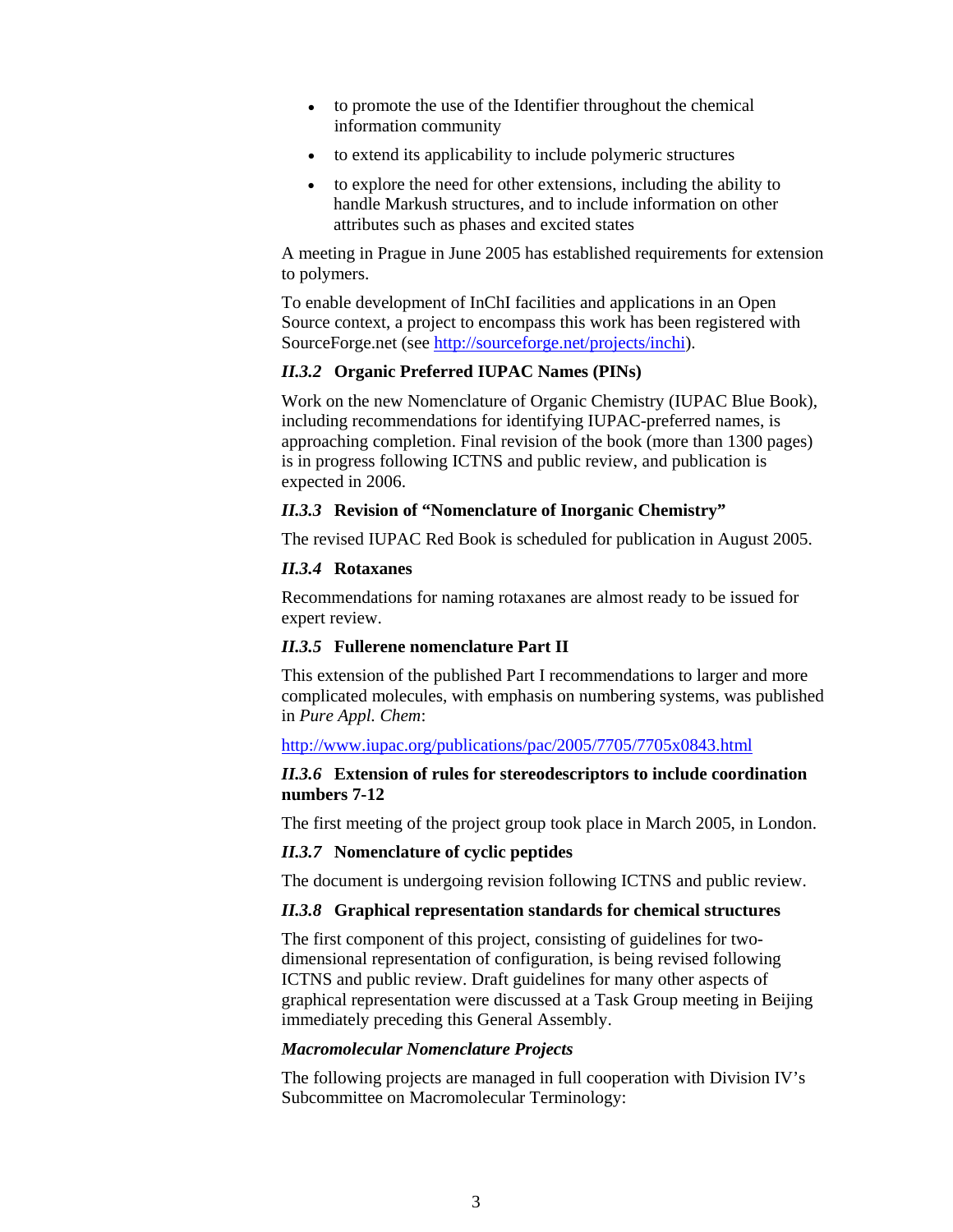### *II.3.10* **Terminology and nomenclature of macromolecules with cyclic structures**

This project has been extended to cover polycyclic and spirocyclic macromolecules, and the new draft is expected to be ready for expert review after the Beijing meeting.

## *II.3.11* **Terminology and structure-based nomenclature of dendritic and hyperbranched polymers**

This is almost ready for expert review.

### *II.3.12* **Nomenclature for chemically modified polymers**

The nature of this project has been reconsidered, and the project group reconstituted. It has a new title: 'Source-based Nomenclature for Modified Polymer Molecules'

### *II.3.13* **Source-based nomenclature of single-strand organic polymers**

This is a new project; it is now proposed to change the title to the more explicit "Source-based Nomenclature of Organic Homopolymers and Copolymers".

### *II.3.14* **Nomenclature of macromolecular rotaxanes**

This project is on hold pending completion of the non-polymeric rotaxane document (item II.3.4).

*II.4 Joint IUPAC-IUBMB Commission on Biochemical Nomenclature (JCBN)*  Joint activities of the two Unions are channelled through this Joint Commission. Its main activities are:

### *II.4.1* **Maintenance and updating of the Enzyme List**

This is a very substantial and continuous operation drawing on advice from IUPAC participants on chemical names for substrates, reagents and products.

### *II.4.2* **Maintenance and development of specialised naming systems for natural products**

Classes of natural product of interest to biochemists, especially steroids, amino acids and peptides, carbohydrates, lipids and nucleic acids require local specialised systems for naming. A project to review and update carbohydrate nomenclature is being developed.

## *II.4.3* **Advice for biochemists on names for specific compounds of biochemical importance**

### *II.4.3.1* **Synonyms databases***.*

Synonyms databases for compounds in common biochemical use are being assembled by various groups, and JCBN members are involved with this work. Examples are the ChEBI database at the European Bioinformatics Institute and the Biochemical Names Database at the University of Missouri.

### *II.4.3.2* **Phosphorus compounds**

Recommendations on the naming of phosphorus compounds of biochemical importance are being revised.

### *II.4.3.2* **Small molecules glossary**